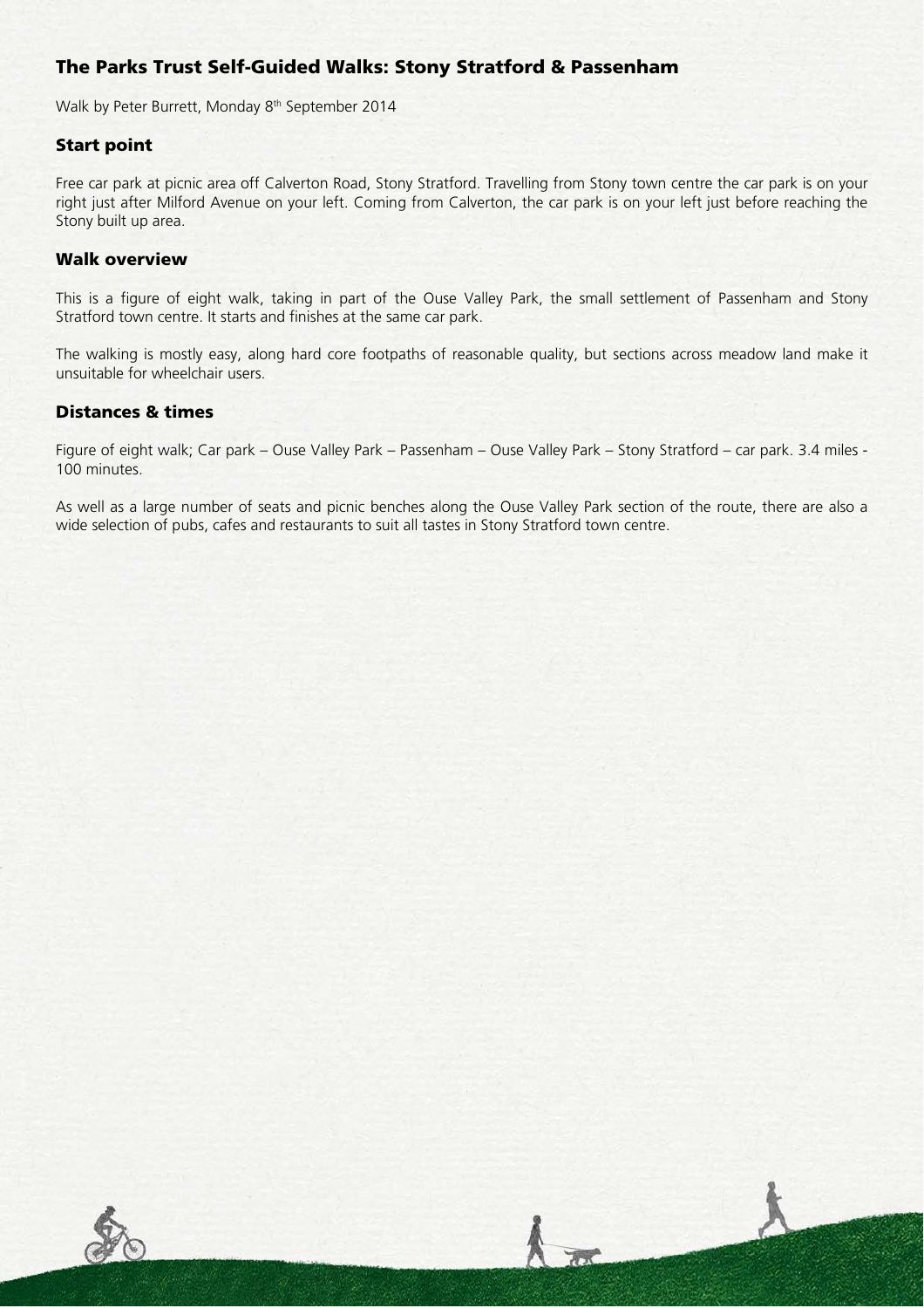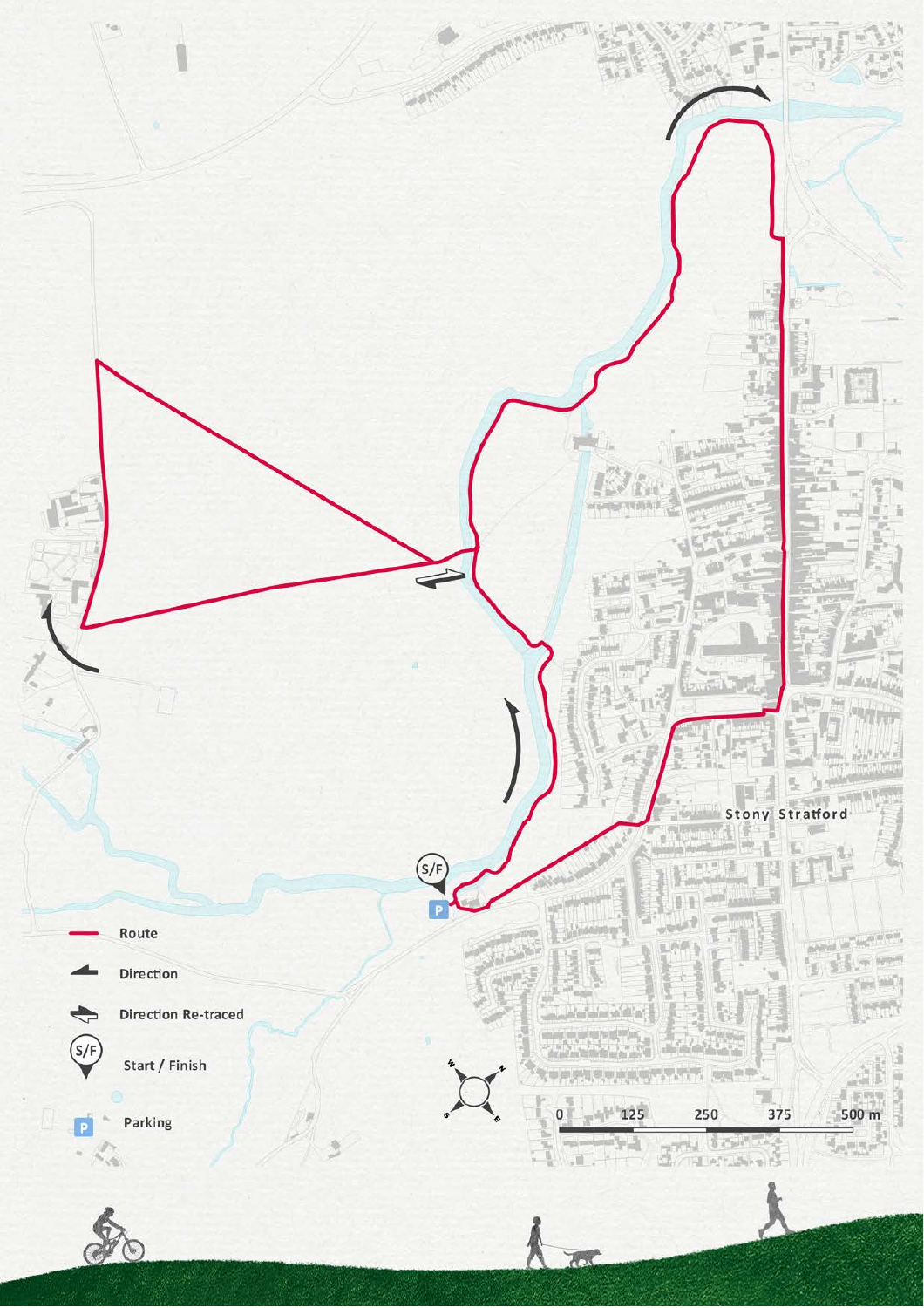# The figure of eight walk

From the picnic area car park, head north on a pathway, parallel with the River Great Ouse, with weeping willows to your left on the river bank. Pass over a short metal bridge and continue on the footpath. There are sweeping views across meadow land on the far side of the river, towards the village of Passenham.



Take a wooden bridge over the river to what is almost an island between two courses of the Great Ouse. Bear left on another footpath, past Stony Stratford Sluice (a weir) and to another, more substantial, bridge known as "Long Plank". Cross this bridge – signed "Passenham" - and pass through a gate onto Parks Trust grazing land.

From here you will see two church towers. To your immediate left, along the line of a boundary fence, lies Calverton Church. Almost directly in front of you is St Guthlac's Church, Passenham. It is towards the latter you should walk.

This pasture is rough and may get boggy in adverse weather conditions. At time of visit it was dry and easily traversed, although unfortunately still too rutted for wheelchair access. A gated fence divides the meadow in two; continue across to another gate at the corner of two fences directly opposite St Guthlac's.

Leave the meadow and turn right onto Passenham Lane. There is no formal footpath here, so care should be taken, although traffic is very light and there is a grass verge that provides more secure passage in drier conditions.



Passenham is little more than a collection of a dozen or so dwellings, but is mentioned in the Anglo-Saxon Chronicles of 921 AD and this

stretch of Passenham Lane has several buildings of note. St Guthlac's Church has a tower dating from the late 1200s and restored original wall paintings.



Passenham Manor and the neighbouring Coach House are privately owned, but worthy of a photograph.

Shortly after the sign welcoming drivers to Passenham, there is a signed footpath on your right, leading back into the Parks Trust grazing area. Pass through a gate and take a path diagonally right across the meadow, roughly towards the distant housing of Stony Stratford.

In this part of the meadow there is possible evidence of Medieval strip farming, resulting in uneven surfaces. After passing through two further gates you arrive back at the gate where you initially entered the meadows, from where both church towers could be seen.

Pass through this gate, which is alongside a Parks Trust "Ouse Valley Park" sign, retrace your steps across the "Long Plank" bridge and back on to the island. Turn left onto a footpath that follows the course of the Great Ouse. If now feels the right time for your picnic, there are benches dotted along the footpath, or several picnic tables alongside a prominent children's play area.

At a signpost, turn left signed "Riverside Walk" and "Ouse Valley Park". Walk over a wooden bridge and through a gate into further Parks Trust grazing land. Continue across either a shallow ford or a wooden bridge, depending on time of year and how high the Great Ouse is flowing. Keep following the footpath to the left, alongside the Great Ouse to your left and through a further gate.